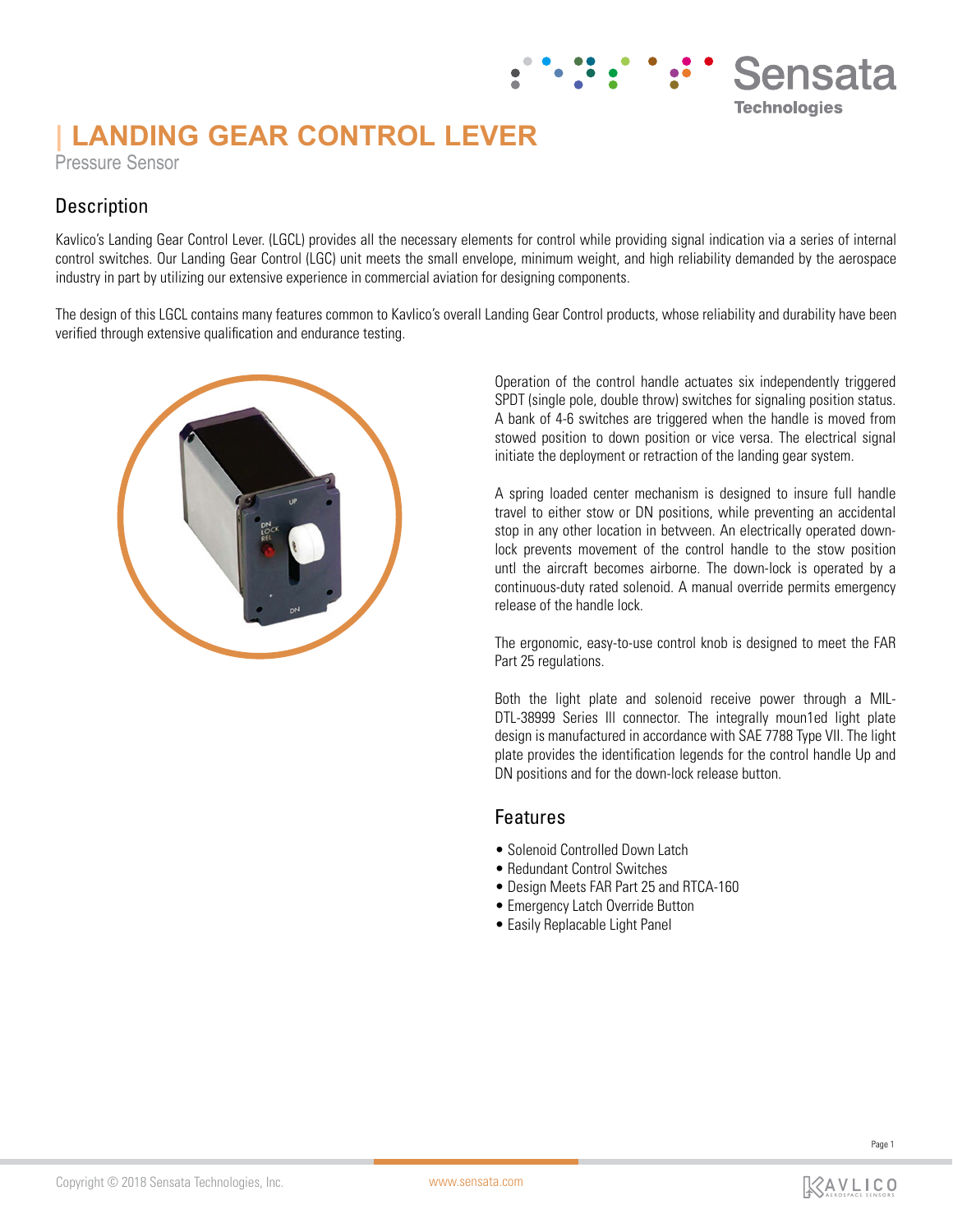

| <b>Inadvertency Protection</b>  | Continuous duty solenoid down-lock with manual over-ride                |
|---------------------------------|-------------------------------------------------------------------------|
| <b>Operating Force</b>          | 2.5 to 5 lbs. (11 to 22N)                                               |
| <b>Travel Output-Mechanical</b> | 40 degrees                                                              |
| <b>Control Knob</b>             | Wheel shaped per Far Part 25.781, color 37875                           |
| <b>Panel Illumination</b>       | MIL-P-7788 or SAE 7788, Type VII (LEO), with 5VDC with variable dimming |
| <b>Control Switches</b>         | Gold Plated contacts, sealed (6 each)                                   |
| <b>Electrical Receptacle</b>    | MIL-DTL-D38999 Connectors/20FD35PN                                      |
| <b>Color Scheme</b>             | Fed-Std 595, color 36118 (lusterless gray)                              |
| <b>Markings</b>                 | Color 37875 (White)                                                     |
| Weight                          | 1.76 lbs. (0.8 Kg.) Max.                                                |



### **DIMENSIONS**

Dimensions in mm [Inch]



RECOMMENDED PANEL CUTOUT

## Cut Out Dimensions Electrical Schematic



Page 2